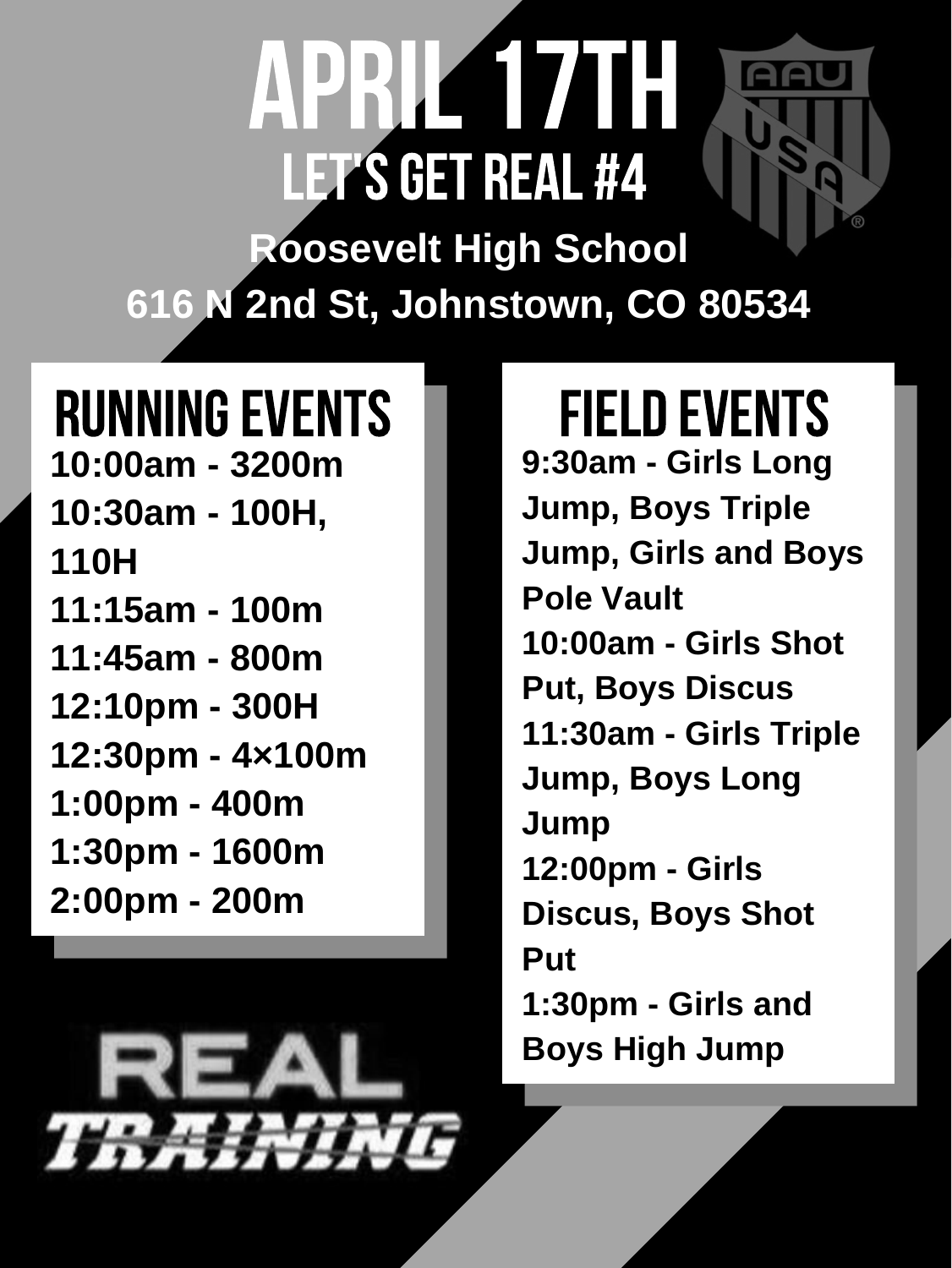## **MEETINFORMATION**

Athletes are not allowed on the infield until 30 minutes prior to their event. All times are estimated and we will follow the schedule above and must leave immediately after their events. Cool Downs and longer warm ups should be done outside of the track / fields area.

All masks are mandatory as an athlete warms up. We will be policing this and will ask you to leave if you do not abide by this rule. There will be no refund if you do not wear your mask.

At the start of the event, the starter will indicate when you can take your mask off. YOU MUST KEEP YOUR MASK ON YOUR BODY DURING YOUR RACE. When you finish please immediately put your mask back on.

Spectators are asked to stay 25 feet away from the track and must keep their masks on. ONLY ATHLETES AND COACHES are allowed in the infield. Please keep 6 feet spacing from other spectators outside of your families.

Please follow and maintain these policies so we can continue running these meets.

#### Results will be posted on rapid results and milesplit following the conclusion of the meet.

Please remember to head to the infield no sooner than 30 minutes before your event starts:

For each race, female athletes will run first followed by male athletes. Heats will progress from slower to quicker.

Check in is at the Real Training Tent on the infield area not the timing tent. Please check in when you enter the facilities

LJ, TJ, Shot, Discus will be 4 attempts, no finals.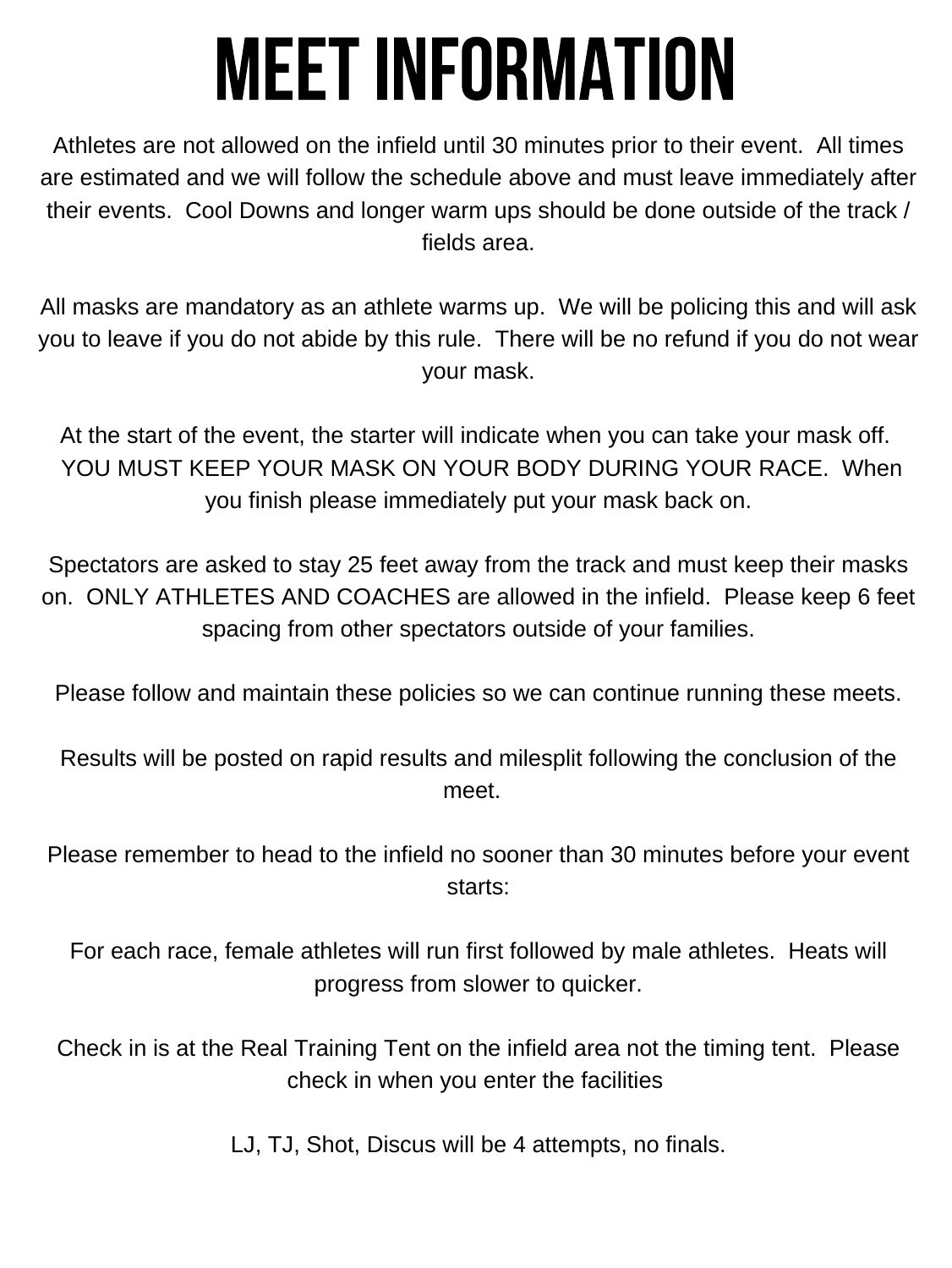Middle School, High School, Open WHERE: Roosevelt High School 616 N 2ND St, Johnstown, Co 80534 HOST: Real Training Colorado Meet Directors: Maurice Henriques Aka Coach Mo 303-324-8301 Email: mhenriques45@yahoo.com Daniel Joiner Email: daniel.joiner@weldre5j.org TIMER: Ken Howell (Rapid Results Timing)

AAU MEMBERSHIP: This event is licensed by the Amateur Athletic Union of the U.S., Inc. All participants must have a current AAU membership. AAU membership may not be included as part of the entry fee to the event. AAU Youth Athlete membership must be obtained before the competition begins, except where the event operator has a laptop available with an internet connection. Be Prepared: Adult and Non-Athlete memberships are no longer instant and cannot be applied for at an event. Due to background screenings, please allow up to 10 days for adult memberships to be processed. Participants are encouraged to visit the AAU website www.aausports.org to obtain their membership

ELIGIBILITY: This meet is open to any athlete that falls within the grade level 6-12 and

Open athletes . AAU individual and club memberships can be obtained through the AAU National Website http://aausports.org/. Each athlete within the grade level 6-8 may enter in up to a maximum of 4 events including relays. Athletes within the grade level 9-12 or Open may enter in 4 events including relays. If an athlete is entered in too many events, meet management reserves the right to reject the athlete from one or more events without notification.

AGE DIVISIONS: Age divisions are determined by grade level 6-8 Middle School and 9- 12 High School and Open. However, heats WILL be determined by SEED TIME and NOT by grade level.

MEET ENTRY FEE: Entry fee is \$15.00 per event for Track & Field events. For relays, the entry fee is \$20.00 per team. ALL FEES ARE NON-REFUNDABLE AND NON-TRANSFERABLE. Teams and INDIVIDUALS MUST pay through the online process. LATE ENTRY FEE: Late Entry for Individual events will be \$25.00 per event. Please email Coach Mo at mhenriques45@yahoo.com

ENTRY PROCESS: All teams and attached athletes must utilize the online entry process via https://co.milesplit.com/ This will permit a very efficient registration process that is easy to use. Entries will open March 1 2021 Everyone will have until the Thursday prior to the meet at 11:59pm to register.

## **how to register**